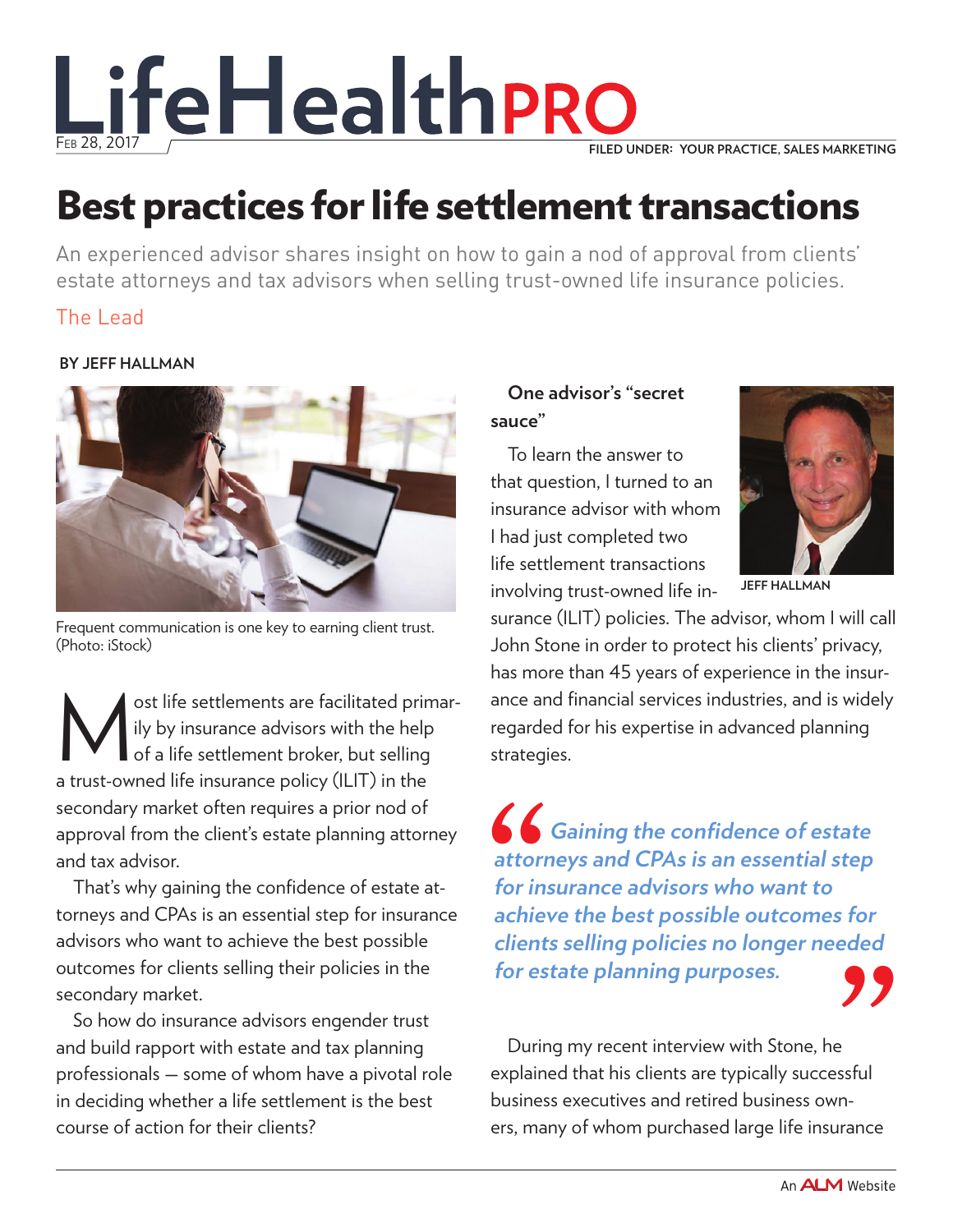

*To illustrate best practices for agents, this experienced advisor highlights of a life settlement transaction he spearheaded for a 77-year-old retired medical professional. (Photo: iStock)*

policies years ago when the threshold for the estate tax exemption was much lower.

The combination of Stone's professional credentials (ChFC®, CLU®, CAP®), his hands-on expertise with [high-end clients](http://www.lifehealthpro.com/2013/05/29/how-to-attract-and-keep-affluent-clients), and the relationships he has built with estate planning attorneys and CPAs, earned him wide recognition as one of the most knowledgeable professionals in his field. When he recommends a life settlement as the best solution for unwanted policies, his clients have complete faith in his judgment.

 "Frequent communication and setting reasonable expectations are essential to building trust" Stone said. "I make it a priority to be transparent with my clients and their estate planning advisors in order to provide a clear understanding of all the options for troubled life insurance policies. Engaging 'buy-in' from the client's other advisors at the outset of any financial services transaction is key to building valuable collaborative relationships."

#### **Under-promise and over-deliver**

To help illustrate what he considers to be best practices for agents, Stone shared the highlights of a [life settlement](http://www.lifehealthpro.com/2016/07/19/life-settlement-solution-to-rising-senior-health)  [transaction](http://www.lifehealthpro.com/2016/07/19/life-settlement-solution-to-rising-senior-health) that he spearheaded for Client A, a 77-year-old retired medical professional. The case involved a \$1 million secondary guarantee policy owned by Client A's Irrevocable Life Insurance Trust (ILIT). Stone had been [conducting](http://www.lifehealthpro.com/2014/11/28/7-ways-to-do-more-with-year-end-reviews)  [annual reviews](http://www.lifehealthpro.com/2014/11/28/7-ways-to-do-more-with-year-end-reviews) of the policy's performance, and had advised the client going back seven years that the policy would be in trouble a few years down the road. Subsequent to that time, the premiums had grown to nearly four percent a year,

and the cash intended to fund future premium payments was becoming depleted. The time had come to take action.

Following a recent policy analysis, Stone noted that the [cash in the policy](http://www.lifehealthpro.com/2016/12/06/time-to-revisit-cash-value-life-insurance) was down to less than \$1,000. He outlined two options for the client:

1. Make the annual premium of \$37,000 to keep the policy in force; or

2. Pursue a life settlement.

Considering the fact that the policy was no longer needed for estate tax purposes, Stone recommended to the client and to the estate attorney that a life settlement appeared to be the most sensible option. Trusting Stone's judgment, the client agreed without hesitation.

Upon receiving Client A's life settlement application, Asset Life Settlements submitted the case to multiple institutional funders licensed to operate in the state where the trust was located. Offers were received from three separate funders, at which time Asset Life Settlements commenced the secondary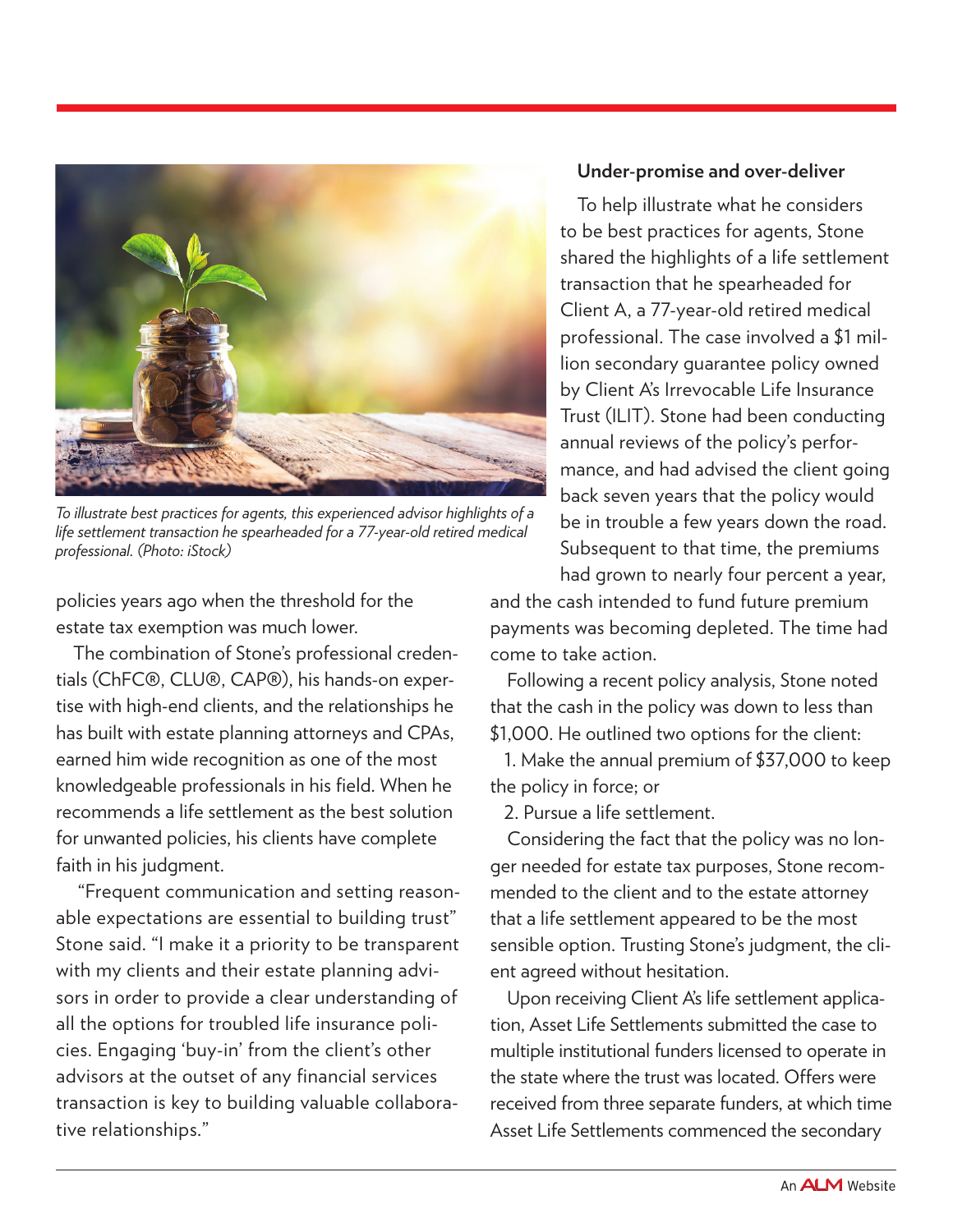market arbitrage in pursuit of the highest offer (fair market value). As the bidding progressed, the value of the offers increased several times during a period of nine days.

During the nine-day bidding period, Stone maintained frequent communication with the client to report on the value of the offers coming in. Rather than quote the highest offer as of that day, Stone was cautious to present the client with the lowestcase scenario in the event one of the higher offers fell through.

"I believe in setting [realistic expectations](http://www.lifehealthpro.com/2017/01/27/5-new-generation-expectation-gap-measurements) for my clients," he said. "My approach in situations like this is to 'under-promise and over-deliver.'"

At the end of the bidding cycle when the highest offer was official, Stone informed his client that the policy would be sold for \$180,000. "My client was simply stunned by the fact that he could receive such a large settlement for an unwanted insurance policy thought to be worthless," said Stone.

The client's attorney also commended Stone for his expertise in crafting the best possible estate planning solution for the troubled ILIT policy. At the conclusion of the life settlement transaction, the attorney terminated the trust and the cash from the settlement was used to pay the annual premiums for a separate \$1 million life insurance policy to benefit the insured's heirs. All stakeholders were satisfied with the outcome.

## **Earn trust by maintaining frequent communication**

Stone's second life settlement transaction involved Client B, an 88-year-old retired physician with a \$600,000 trust-owned life insurance policy. Unfortunately, the policy had not been monitored over the years and was about to lapse. When the

estate attorney received a letter that the policy was in trouble, Stone was asked by Client B to evaluate the options and make a recommendation most suited to the client's objectives.

Upon learning that the insured's children were grown and the policy was no longer needed for its original purpose, Stone considered the options and then presented three scenarios to the client and the attorney:

1. Keep the policy in force to age 100 — requiring approximately \$54,000 in annual premiums;

2. Let the policy lapse; or

3. Pursue a life settlement — requiring a \$3,200 premium payment to keep the contract in force until the policy was sold.

In Stone's judgment, the life settlement offered the most benefit to the client's estate. The client agreed.

Asset Life Settlements submitted the case to multiple institutional funders licensed to operate in the state where the trust was located. Offers were received from three separate funders, at which time Asset Life Settlements commenced the secondary market arbitrage in pursuit of the policy's fair market value. As the bidding progressed, the value of the settlement offers increased four times over a period of 10 days.

Once again, Stone kept his client informed each step of the way. He wanted to set reasonable expectations for the client by quoting the lowest possible offer until the final (highest) offer came in at \$177,000. At the conclusion of the bidding process, the difference between the lowest offer and the highest offer was \$75,000. The client was so overwhelmed with the favorable outcome that he offered to pay Stone an additional fee beyond the agent's standard